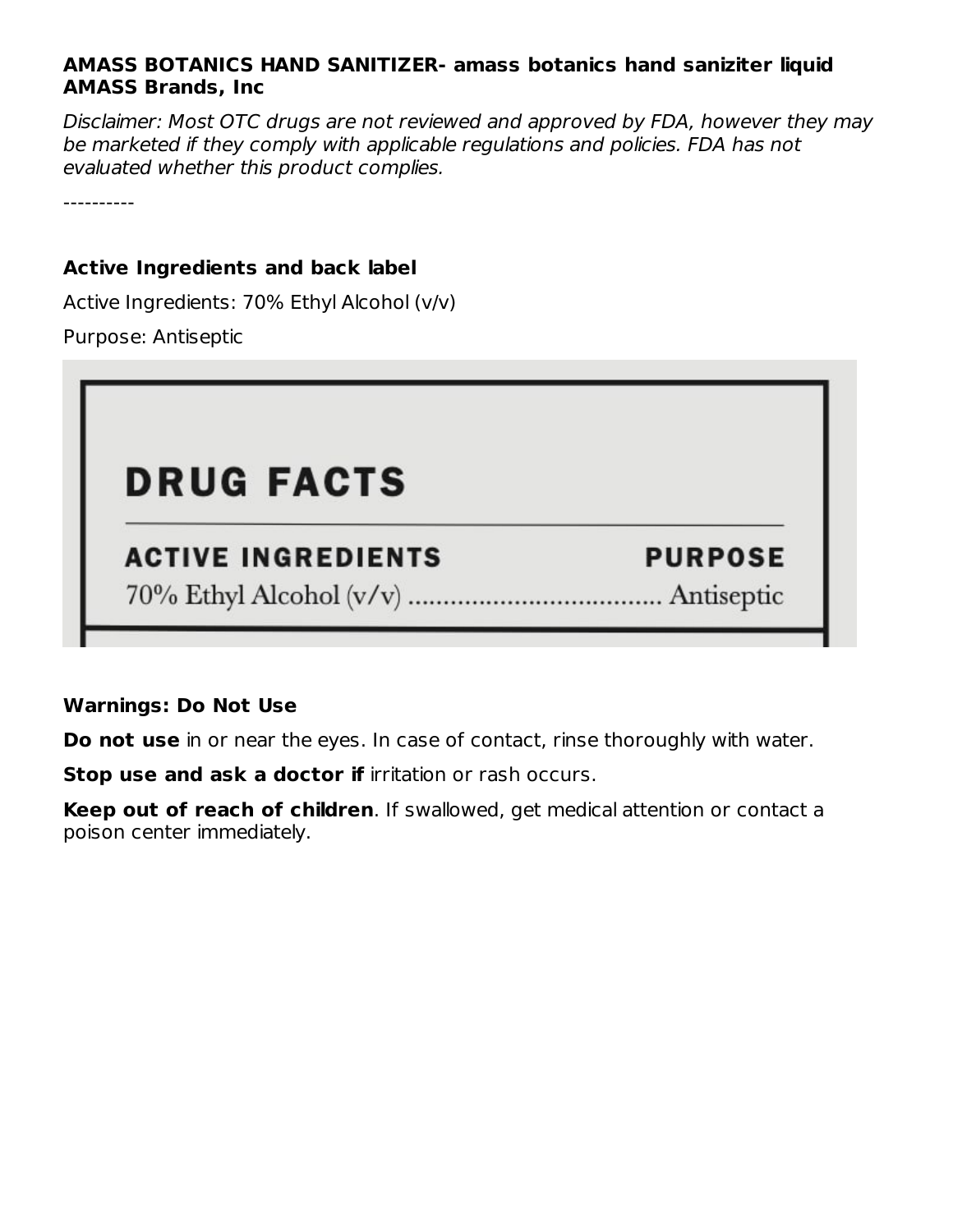## **WARNINGS**

- Flammable. Keep away from heat or flame.
- For external use only.

**Do not use** in or near the eyes. In case of contact, rinse thoroughly with water.

Stop use and ask a doctor if irritation or rash occurs.

Keep out of reach of children. If swallowed, get medical attention or contact a poison center immediately.

#### **Warnings: Keep out of reach of children section**

**Keep out of reach of children.** If swallowed, get medical attention or contact a poison center immediately.

## **WARNINGS**

- Flammable. Keep away from heat or flame.
- For external use only.

**Do not use** in or near the eyes. In case of contact, rinse thoroughly with water.

Stop use and ask a doctor if irritation or rash occurs.

**Keep out of reach of children.** If swallowed, get medical attention or contact a poison center immediately.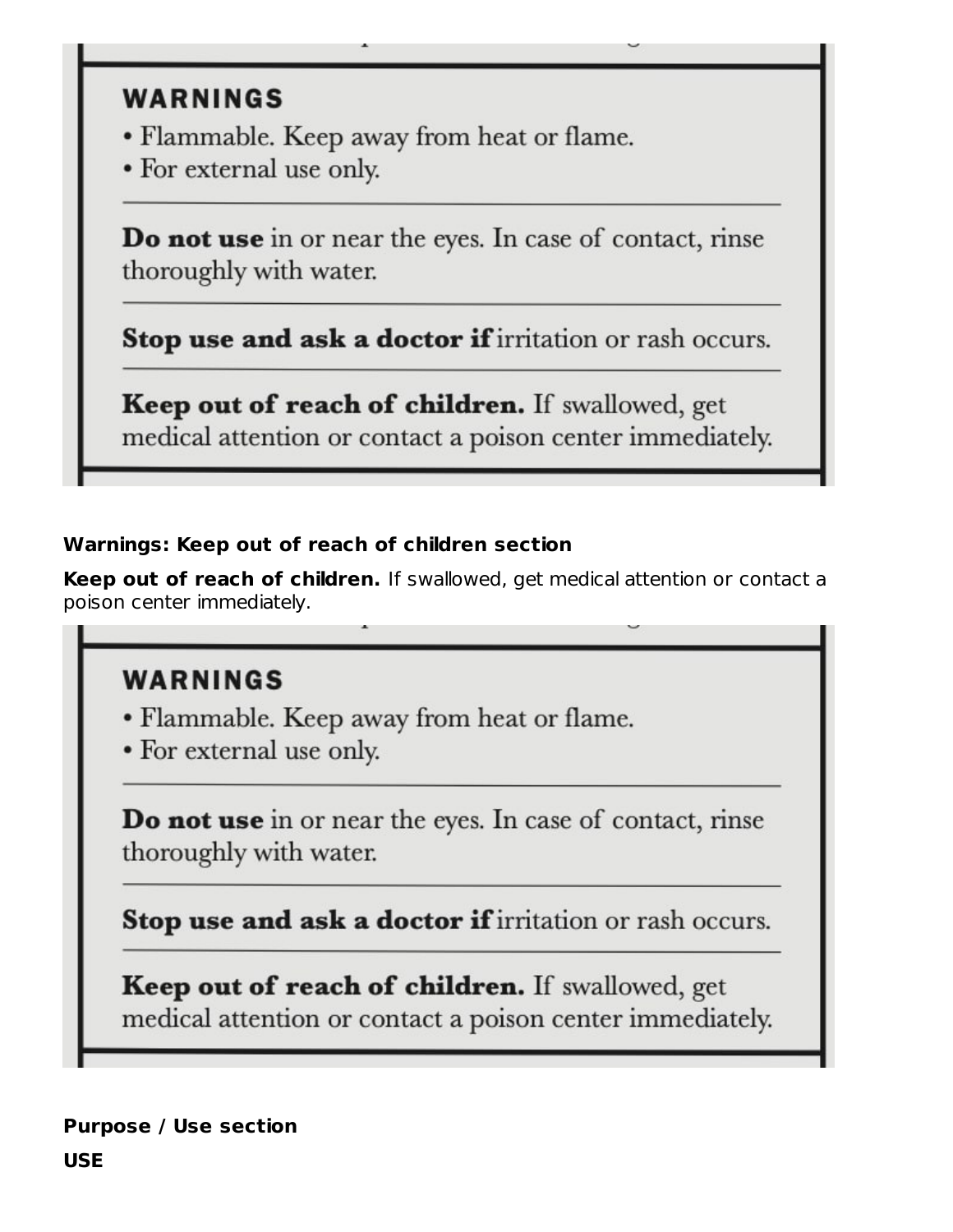Hand sanitizer to help reduce disease-causing bacteria.

## **USE**

Hand sanitizer to help reduce disease-causing bacteria.

#### **Warnings: Stop Use when section**

**Stop use and ask a doctor if** irritation or rash occurs.

## **WARNINGS**

- Flammable. Keep away from heat or flame.
- For external use only.

Do not use in or near the eyes. In case of contact, rinse thoroughly with water.

Stop use and ask a doctor if irritation or rash occurs.

**Keep out of reach of children.** If swallowed, get medical attention or contact a poison center immediately.

#### **Directions when using**

#### **DIRECTIONS**

Apply liberally to dry hands, rub briskly until evaporated.

Children should be supervised when using this product.

## **DIRECTIONS**

- Apply liberally to dry hands, rub briskly until evaporated.
- Children should be supervised when using this product.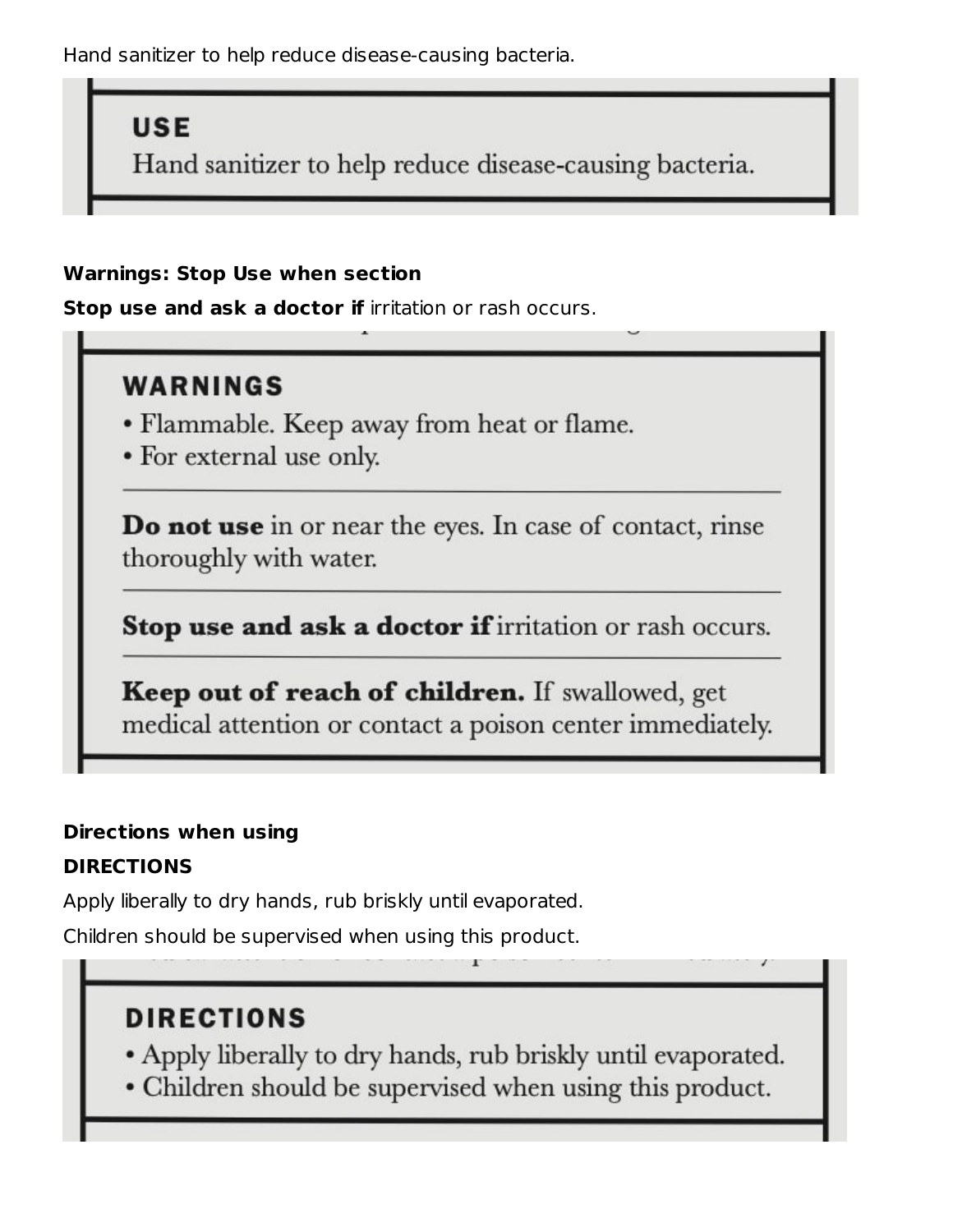#### **Other Information**

OTHER INFORMATION

Avoid freezing and excessive heat above 104F (40C).

## **OTHER INFORMATION**

Avoid freezing and excessive heat above  $104^{\circ}F(40^{\circ}C)$ .

#### **Warnings**

Flammable. Keep away from heat or flame.

For external use only.

Do not use in or near the eyes. In case of contact, rinse thoroughly with water.

Stop use and ask a doctor if irritation or rash occurs.

Keep out of reach of children. If swallowed, get medical attention or contact a poison center immediately.

## WARNINGS

- Flammable. Keep away from heat or flame.
- For external use only.

**Do not use** in or near the eyes. In case of contact, rinse thoroughly with water.

Stop use and ask a doctor if irritation or rash occurs.

Keep out of reach of children. If swallowed, get medical attention or contact a poison center immediately.

#### **Directions**

DIRECTIONS

Apply liberally to dry hands, rub briskly until evaporated.

Children should be supervised when using this product.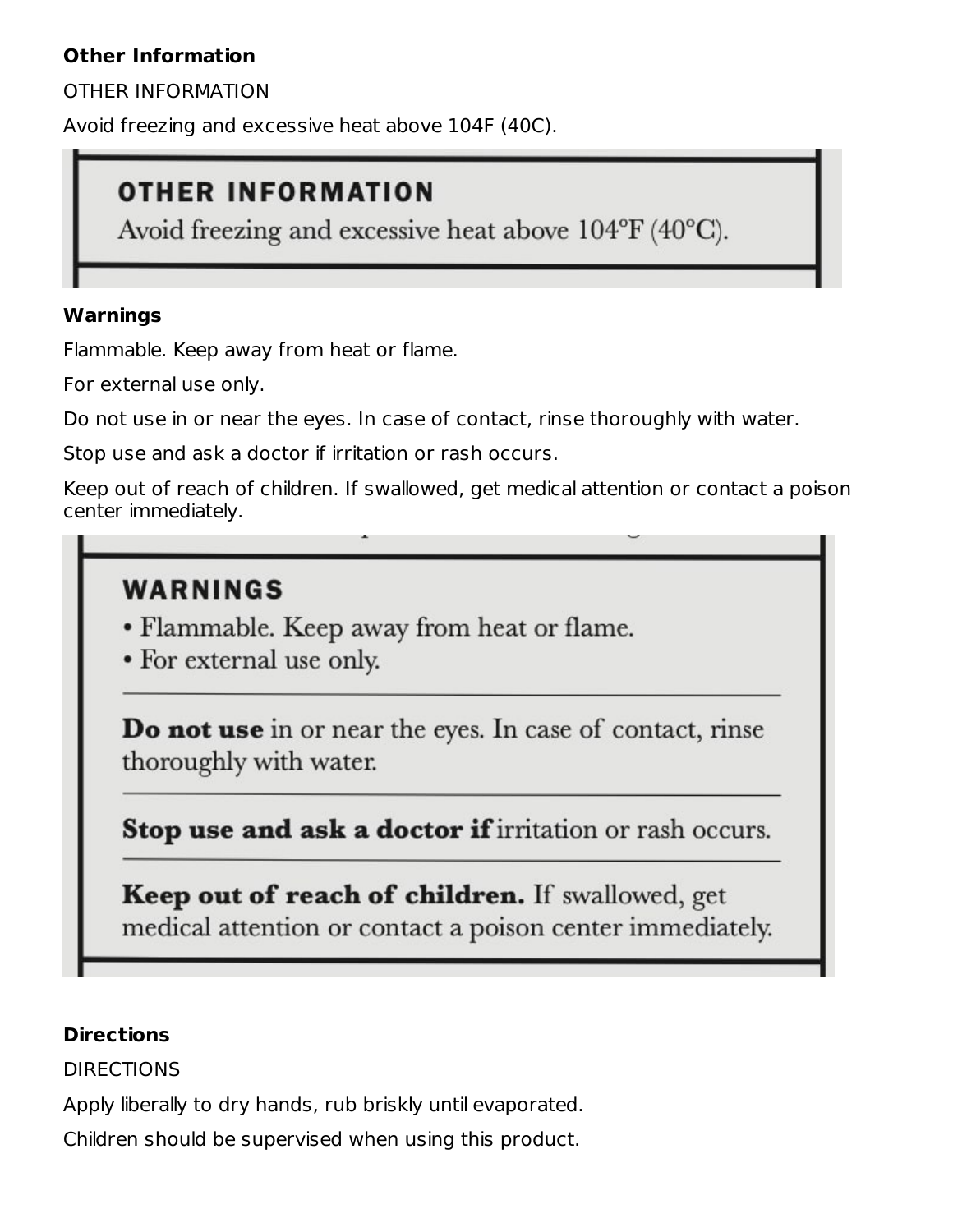## **DIRECTIONS**

- Apply liberally to dry hands, rub briskly until evaporated.
- Children should be supervised when using this product.

#### INACTIVE INGREDIENTS

Aloe Barbadensis Leaf Juice, Glycerin, Cinnamomum Verum (Cinnamon), Pimenta Diocia (Allspice), Syzygium Aromaticum (Clove), Eucalyptus Obliqua (Eucalyptus).

## INACTIVE INGREDIENTS

Aloe Barbadensis Leaf Juice, Glycerin, Cinnamomum Verum (Cinnamon), Pimenta Dioica (Allspice), Syzygium Aromaticum (Clove), Eucalyptus Obliqua (Eucalyptus).

#### DIRECTIONS

Apply liberally to dry hands, rub briskly until evaporated.

Children should be supervised when using this product.

## **DIRECTIONS**

- . Apply liberally to dry hands, rub briskly until evaporated.
- Children should be supervised when using this product.

#### **WARNINGS**

Flammable. Keep away from heat or flame.

For external use only.

Do not use in or near the eyes. In case of contact, rinse thoroughly with water.

Stop and use and ask a doctor if irritation or rash occurs.

Keep out of reach of children. If swallowed, get medical attention or contact a poison center immediately.

1181 | 1181 | 1181 | 1181 | 1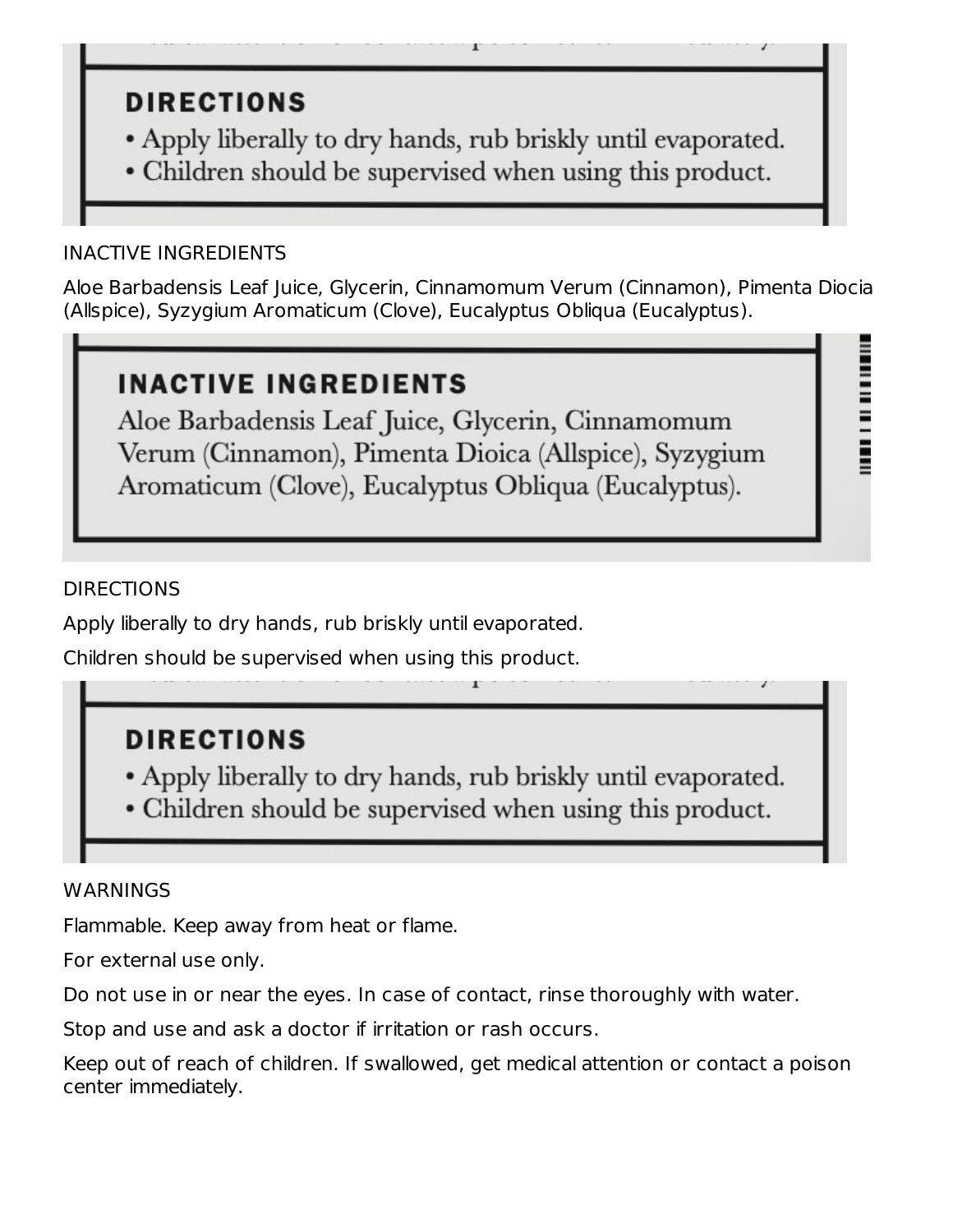## **WARNINGS**

- Flammable. Keep away from heat or flame.
- For external use only.

**Do not use** in or near the eyes. In case of contact, rinse thoroughly with water.

Stop use and ask a doctor if irritation or rash occurs.

Keep out of reach of children. If swallowed, get medical attention or contact a poison center immediately.

#### **Use**

USE

Hand sanitizer to help reduce disease-causing bacteria.

## **USE**

Hand sanitizer to help reduce disease-causing bacteria.

[Brand Label: AMASS]

Aloe

Cinnamon

Allspice

Clove

**Eucalyptus** 

70% Alcohol-based hand sanitizer for when water is unavailable. Apply liberally to dry hands and rub briskly until evaporated

16 oz | 473 mL

[Along side panel] ---------------- PREMIUM BOTANICS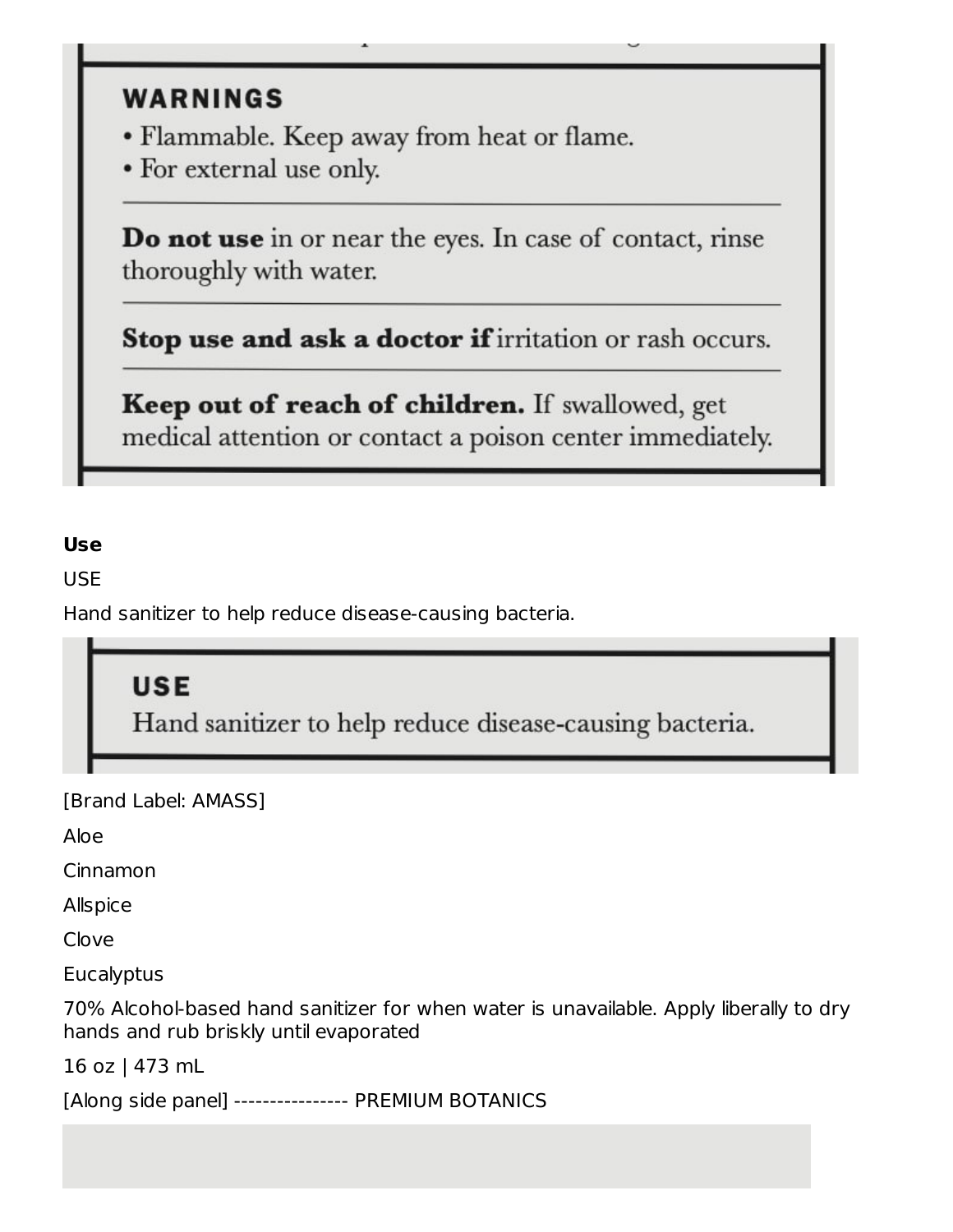# **AMASS**

**ALOE CINNAMON ALLSPICE CLOVE EUCALYPTUS** 

70% Alcohol-based hand sanitizer for when water is unavailable. Apply liberally to dry hands and rub briskly until evaporated.

## 16 OZ | 473 ML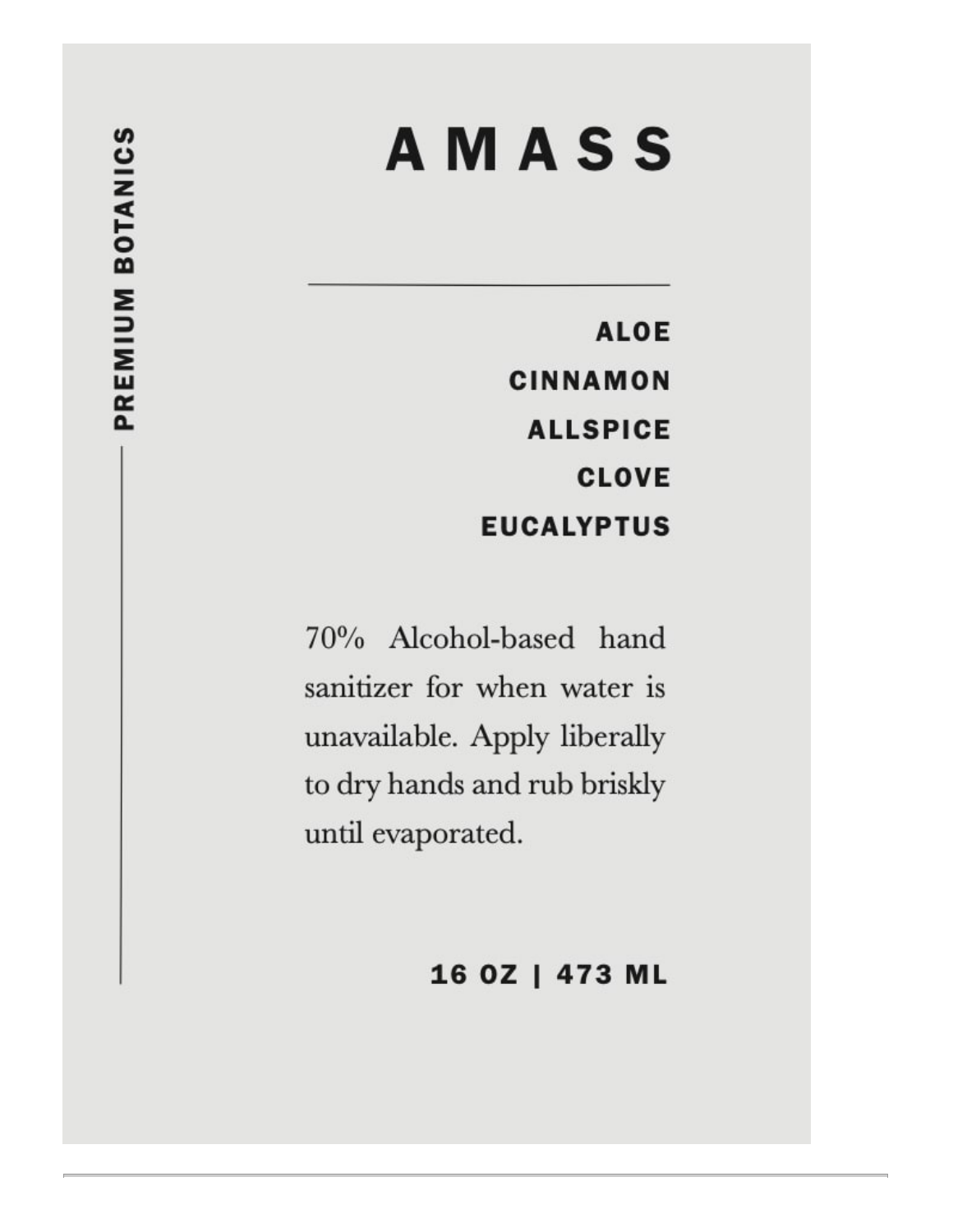### **AMASS BOTANICS HAND SANITIZER**

| amass botanics hand saniziter liquid                   |                                                                                 |                |                                |            |                                              |  |  |  |
|--------------------------------------------------------|---------------------------------------------------------------------------------|----------------|--------------------------------|------------|----------------------------------------------|--|--|--|
|                                                        |                                                                                 |                |                                |            |                                              |  |  |  |
| <b>Product Information</b>                             |                                                                                 |                |                                |            |                                              |  |  |  |
| <b>Product Type</b>                                    | <b>HUMAN OTC DRUG</b>                                                           |                | <b>Item Code (Source)</b>      |            | NDC:77419-0001                               |  |  |  |
| <b>Route of Administration</b>                         | <b>TOPICAL</b>                                                                  |                |                                |            |                                              |  |  |  |
|                                                        |                                                                                 |                |                                |            |                                              |  |  |  |
|                                                        |                                                                                 |                |                                |            |                                              |  |  |  |
| <b>Active Ingredient/Active Moiety</b>                 |                                                                                 |                |                                |            |                                              |  |  |  |
|                                                        | <b>Ingredient Name</b><br><b>Basis of Strength</b>                              |                |                                |            | <b>Strength</b>                              |  |  |  |
| ALCOHOL (UNII: 3K9958V90M) (ALCOHOL - UNII:3K9958V90M) |                                                                                 | <b>ALCOHOL</b> |                                |            | 331.223 mL in 473.176 mL                     |  |  |  |
|                                                        |                                                                                 |                |                                |            |                                              |  |  |  |
| <b>Inactive Ingredients</b>                            |                                                                                 |                |                                |            |                                              |  |  |  |
| <b>Ingredient Name</b>                                 |                                                                                 |                | <b>Strength</b>                |            |                                              |  |  |  |
| ROSEMARY OIL (UNII: 8LGU7VM393)                        |                                                                                 |                | 0.199 mL in 473.176 mL         |            |                                              |  |  |  |
| <b>CLOVE OIL (UNII: 578389D6D0)</b>                    |                                                                                 |                | 0.199 mL in 473.176 mL         |            |                                              |  |  |  |
| <b>EUCALYPTUS OIL (UNII: 2R04ON1662)</b>               |                                                                                 |                | 0.994 mL in 473.176 mL         |            |                                              |  |  |  |
| LEMON OIL (UNII: I9GRO824LL)                           |                                                                                 |                | 0.0997 mL in 473.176 mL        |            |                                              |  |  |  |
| <b>ALLSPICE OIL (UNII: 032LND7FYA)</b>                 |                                                                                 |                | 0.0997 mL in 473.176 mL        |            |                                              |  |  |  |
| <b>WATER (UNII: 059QF0KO0R)</b>                        |                                                                                 |                | 118.294 mL in 473.176 mL       |            |                                              |  |  |  |
| <b>GLYCEROL FORMAL (UNII: 3L7GR2604E)</b>              |                                                                                 |                | 11.829 mL in 473.176 mL        |            |                                              |  |  |  |
| <b>CINNAMON OIL (UNII: E5GY4I6YCZ)</b>                 |                                                                                 |                | 0.397 mL in 473.176 mL         |            |                                              |  |  |  |
| ALOE VERA LEAF (UNII: ZY81Z83H0X)                      |                                                                                 |                | 9.842 mL in 473.176 mL         |            |                                              |  |  |  |
|                                                        |                                                                                 |                |                                |            |                                              |  |  |  |
|                                                        |                                                                                 |                |                                |            |                                              |  |  |  |
| <b>Packaging</b>                                       |                                                                                 |                |                                |            |                                              |  |  |  |
| # Item Code                                            | <b>Package Description</b>                                                      |                |                                | Date       | <b>Marketing Start Marketing End</b><br>Date |  |  |  |
| NDC: 77419-<br>0001-2                                  | 473.176 mL in 1 BOTTLE, PUMP; Type 0: Not a<br><b>Combination Product</b>       |                | 03/18/2020                     |            |                                              |  |  |  |
| NDC: 77419-<br>$\overline{2}$<br>0001-1                | 59.147 mL in 1 BOTTLE, SPRAY; Type 0: Not a<br><b>Combination Product</b>       |                |                                | 03/05/2020 |                                              |  |  |  |
| NDC: 77419-<br>3<br>0001-3                             | 3785.41 mL in 1 BOTTLE, DISPENSING; Type 0: Not a<br><b>Combination Product</b> |                |                                | 06/15/2020 |                                              |  |  |  |
|                                                        |                                                                                 |                |                                |            |                                              |  |  |  |
|                                                        |                                                                                 |                |                                |            |                                              |  |  |  |
| <b>Marketing Information</b>                           |                                                                                 |                |                                |            |                                              |  |  |  |
| <b>Marketing</b><br><b>Category</b>                    | <b>Application Number or Monograph</b><br><b>Citation</b>                       |                | <b>Marketing Start</b><br>Date |            | <b>Marketing End</b><br>Date                 |  |  |  |
| OTC monograph not<br>part333A<br>final                 |                                                                                 | 03/05/2020     |                                |            |                                              |  |  |  |
|                                                        |                                                                                 |                |                                |            |                                              |  |  |  |

**Labeler -** AMASS Brands, Inc (121284034)

| <b>Establishment</b> |                |               |                            |
|----------------------|----------------|---------------|----------------------------|
| <b>Name</b>          | <b>Address</b> | <b>ID/FEI</b> | <b>Business Operations</b> |
|                      |                |               |                            |